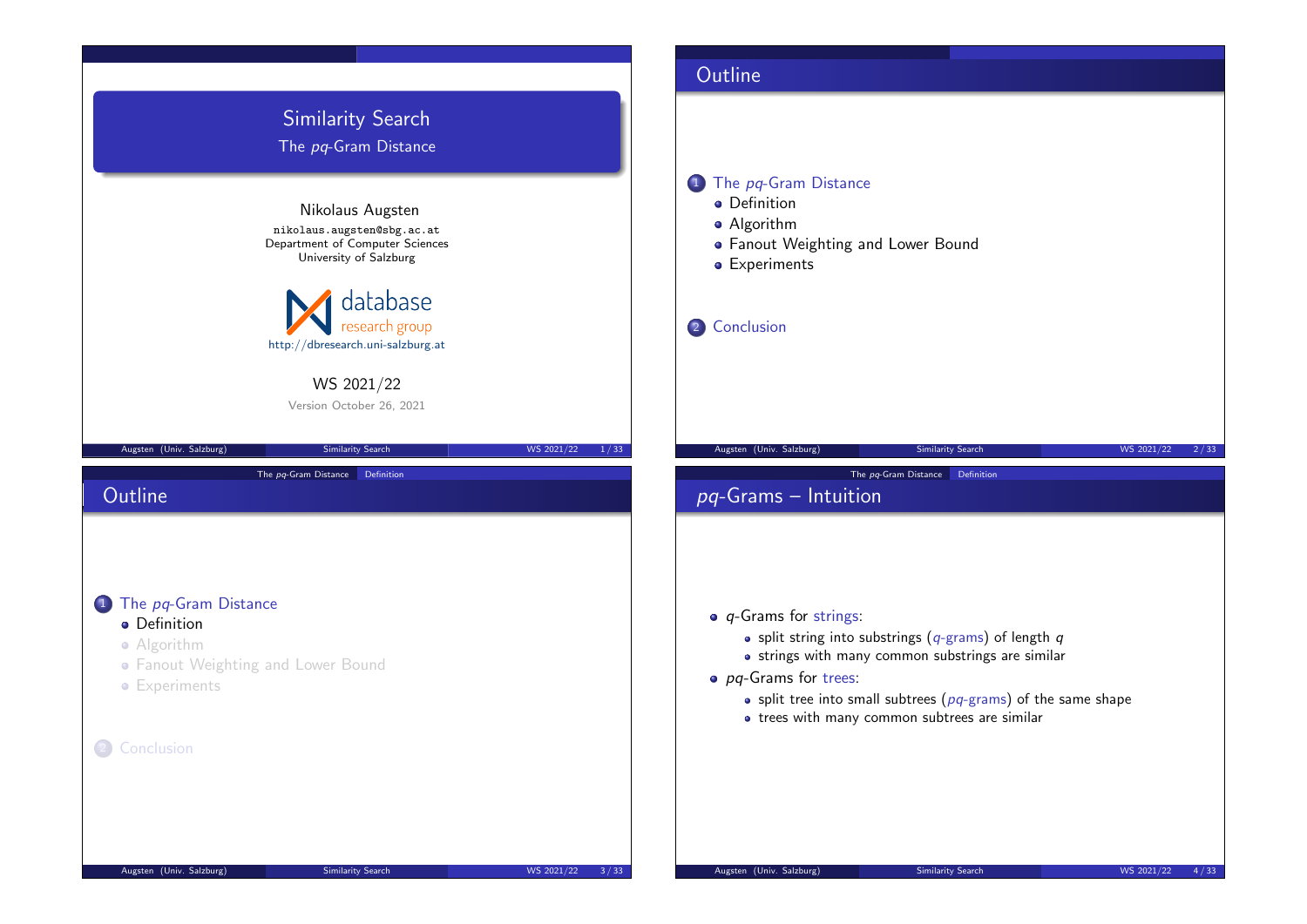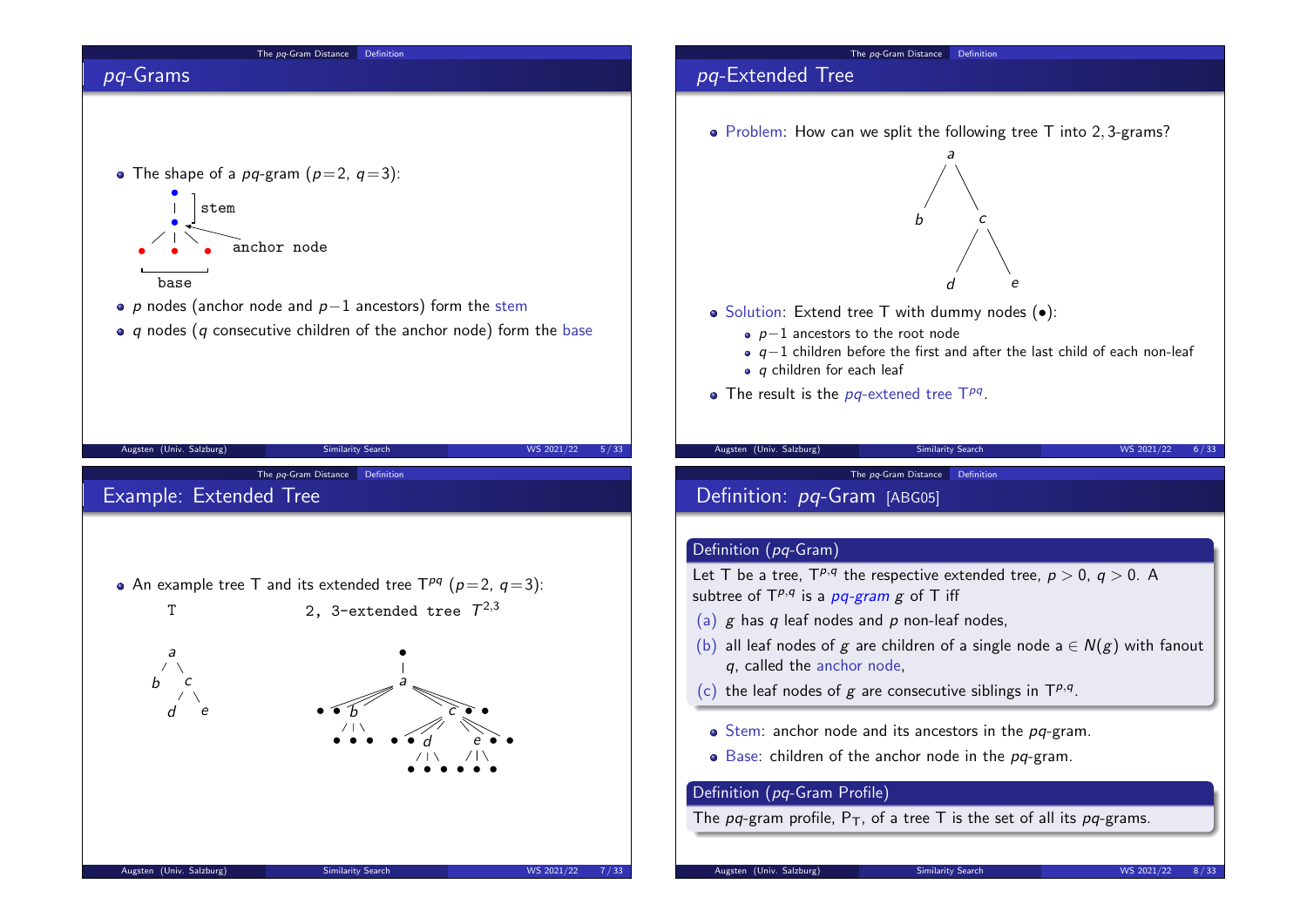

#### The pq-Gram Distance Definition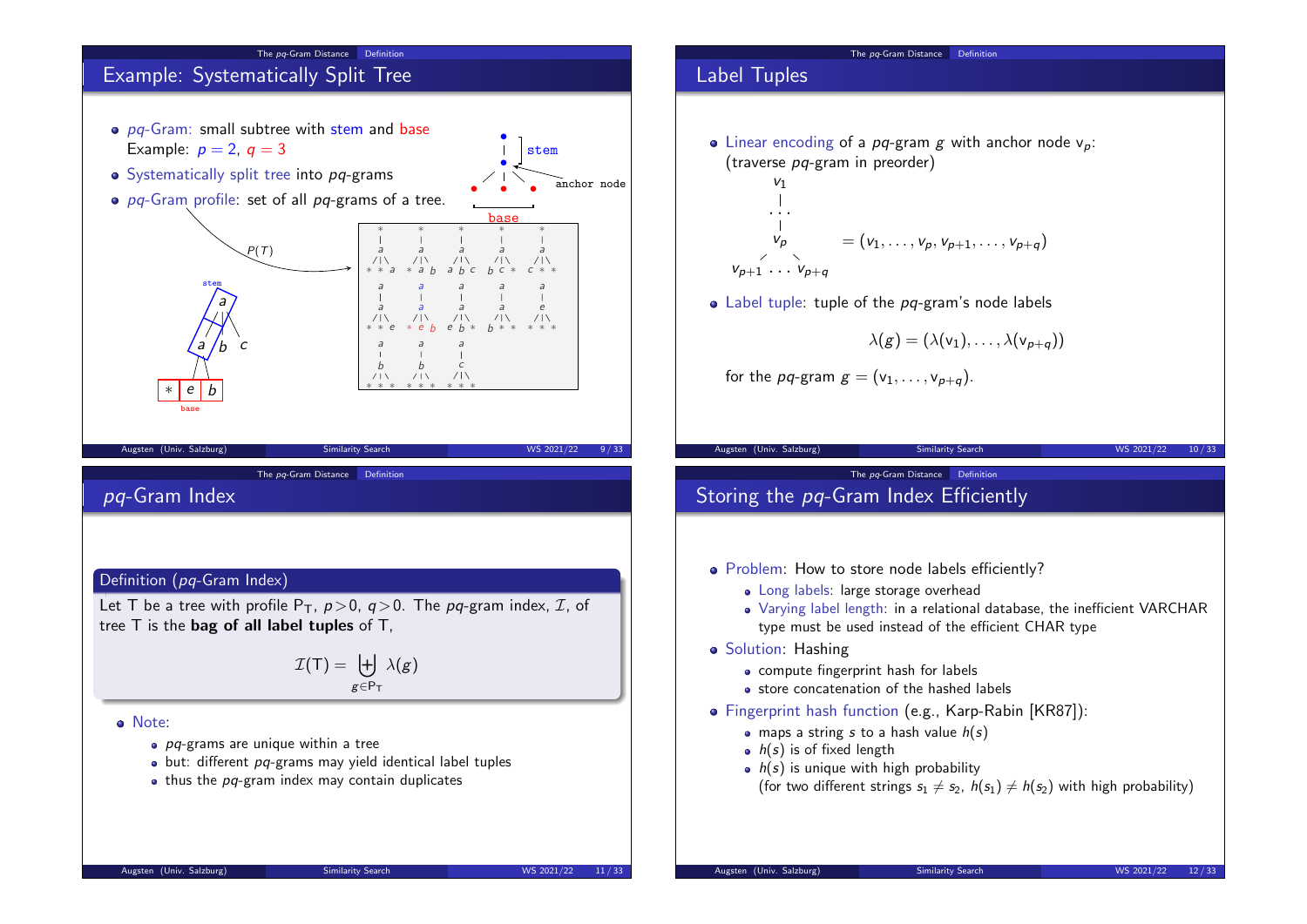

## The pq-Gram Distance Definition ( $pq$ -Gram Distance) The  $\rho q$ -gram distance between two trees, T and T', is defined as  $\delta_{\mathcal{g}}(\mathsf{T},\mathsf{T}') = |\mathcal{I}(\mathsf{T}) \uplus \mathcal{I}(\mathsf{T}')| - 2|\mathcal{I}(\mathsf{T}) \cap \mathcal{I}(\mathsf{T}')|$ Metric normalization to  $[0..1]$ :  $\delta'_{g}(T,T') = \frac{\delta_{g}(T,T')}{|{\cal I}(T)\oplus{\cal I}(T')|-|{\cal I}(T')|}$  $|\mathcal{I}(\mathsf{T})\!\!\uplus\!\!\mathcal{I}(\mathsf{T}')|-|\mathcal{I}(\mathsf{T})\!\!\!\uplus\!\!\mathcal{I}(\mathsf{T}')|$ Pseudo-metric properties hold for normalization [ABG10]:  $\checkmark$  self-identity:  $x = v \notin \Rightarrow \delta_{\sigma}(x, v) = 0$  $\checkmark$  symmetry:  $\delta_g(x, y) = \delta_g(y, x)$  $\checkmark$  triangle inequality:  $\delta_{\sigma}(x, z) \leq \delta_{\sigma}(x, y) + \delta_{\sigma}(y, z)$ • Different trees may have identical indexes: a b b c a b b c Augsten (Univ. Salzburg) Similarity Search WS 2021/22 14/33 The pq-Gram Distance Algorithm Main Memory Algorithm (I)  $\big($  CREATEINDEX $(T, r, \mathcal{I},$  stem,  $p, q)$  $stein := shift(stem, \lambda(r))$ *base*: shift register of size q (filled with  $*$ ) if r is a leaf then  $\mathcal{I} := \mathcal{I} \cup \{$ stem  $\circ$  base $\}$ else for each child c (from left to right) of r do  $base := shift(*base*, \lambda(*c*))$  $\mathcal{I} := \mathcal{I} \cup \{$  stem  $\circ$  base  $\}$ tem,  $p, q$ )

The pq-Gram Distance Definition

$$
\mathcal{I} := \text{CREATEINDEX}(T, c, \mathcal{I}, st)
$$
\n
$$
\text{for } k := 1 \text{ to } q - 1
$$
\n
$$
\text{base} := \text{shift}(\text{base}, *)
$$
\n
$$
\mathcal{I} := \mathcal{I} \cup \{\text{stem} \circ \text{base}\}
$$

return  $I$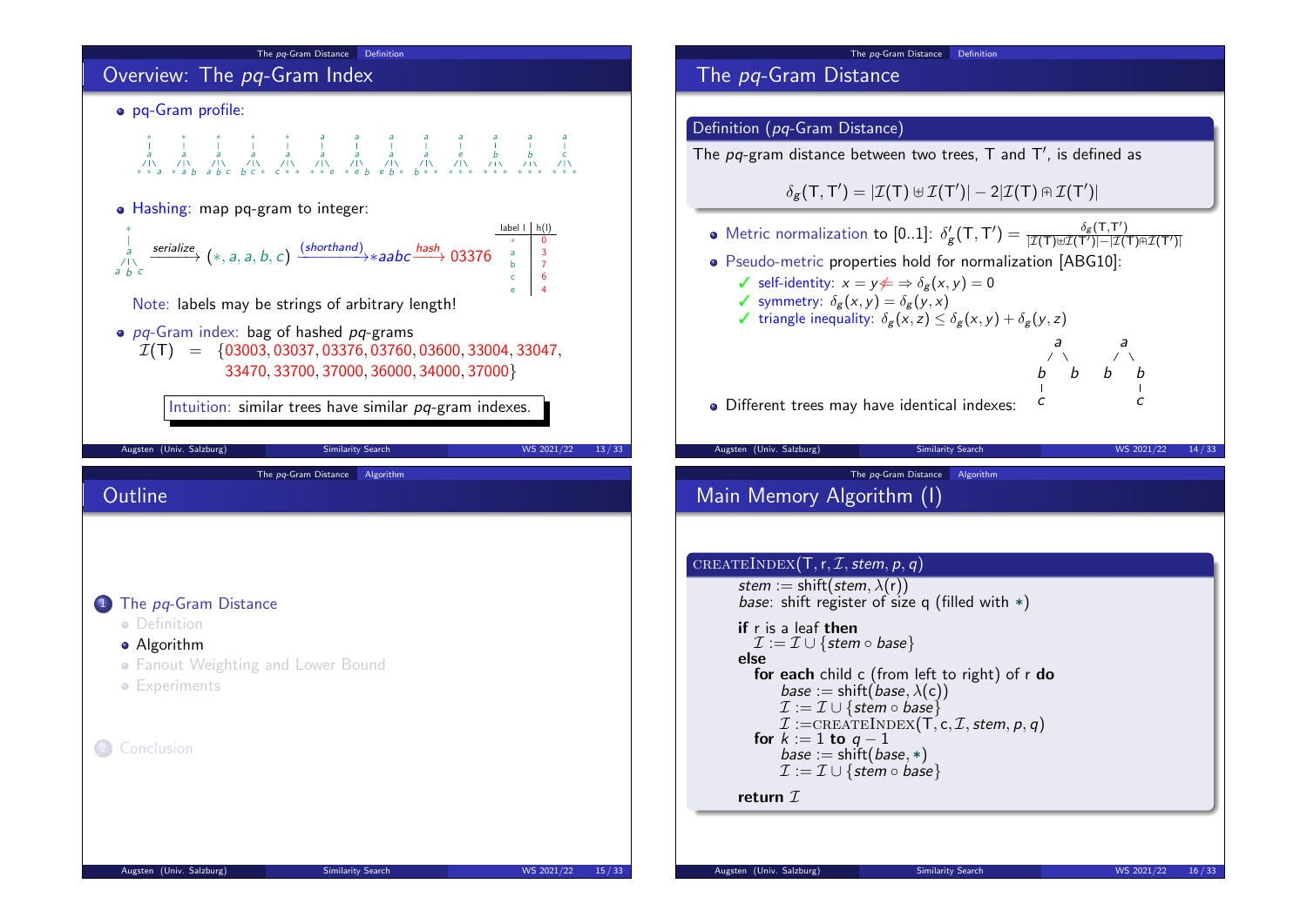| The pq-Gram Distance Algorithm                                                                                                                                                                                                                                                                                                                                                                                                                                                 | Algorithm<br>The pa-Gram Distance                                                                                                                                                                                                                                                                                                                                                                                                                                                                                                                                                                                                                                                                                                                                                                                                                             |  |  |
|--------------------------------------------------------------------------------------------------------------------------------------------------------------------------------------------------------------------------------------------------------------------------------------------------------------------------------------------------------------------------------------------------------------------------------------------------------------------------------|---------------------------------------------------------------------------------------------------------------------------------------------------------------------------------------------------------------------------------------------------------------------------------------------------------------------------------------------------------------------------------------------------------------------------------------------------------------------------------------------------------------------------------------------------------------------------------------------------------------------------------------------------------------------------------------------------------------------------------------------------------------------------------------------------------------------------------------------------------------|--|--|
| Main Memory Algorithm (II)                                                                                                                                                                                                                                                                                                                                                                                                                                                     | Main Memory Algorithm (III)                                                                                                                                                                                                                                                                                                                                                                                                                                                                                                                                                                                                                                                                                                                                                                                                                                   |  |  |
| • Input of CREATEINDEX(T, r, $I$ , stem, $p$ , $q$ ):<br>• a subtree of T rooted in r<br>• the $pq$ -gram index $\mathcal I$ computed so far<br>• the stem stem of r's parent<br>$\bullet$ the parameters p and q<br>• Output of CREATEINDEX(T, r, $I$ , stem, p, q):<br>$pq$ -gram index including<br>• the input index $\mathcal I$<br>$\bullet$ the pq-gram index of r and all its descendants<br>i.e., the pq-grams (label tuples) with anchor node r or a descendant of r | • $pq$ -GRAM-INDEX(T, p, q) computes the pq-gram index for a<br>complete tree T:<br>$pq$ -GRAM-INDEX $(T, p, q)$<br>stem: shift register of size p (filled with $*)$<br>$\mathcal{I}$ : empty index<br>$\mathcal{I} = \text{CREATEINDEX}(T, \text{root}(T), \mathcal{I}, \text{stem}, p, q)$<br>return $\mathcal I$                                                                                                                                                                                                                                                                                                                                                                                                                                                                                                                                           |  |  |
|                                                                                                                                                                                                                                                                                                                                                                                                                                                                                |                                                                                                                                                                                                                                                                                                                                                                                                                                                                                                                                                                                                                                                                                                                                                                                                                                                               |  |  |
| Augsten (Univ. Salzburg)<br>WS 2021/22<br>17/33<br><b>Similarity Search</b>                                                                                                                                                                                                                                                                                                                                                                                                    | Augsten (Univ. Salzburg)<br>Similarity Search<br>WS 2021/22<br>18/33                                                                                                                                                                                                                                                                                                                                                                                                                                                                                                                                                                                                                                                                                                                                                                                          |  |  |
| The pq-Gram Distance Algorithm<br>Complexity of the pq-Gram Index Algorithm                                                                                                                                                                                                                                                                                                                                                                                                    | The pq-Gram Distance Algorithm<br>Size of the pq-Gram Index                                                                                                                                                                                                                                                                                                                                                                                                                                                                                                                                                                                                                                                                                                                                                                                                   |  |  |
| Theorem (pq-Gram Index Complexity)<br>The pq-gram index of a tree T with size $ T $ can be computed in $O( T )$<br>time.<br>Proof.<br>Each recursive call of <i>createlndex</i> () processes one node in constant time,<br>and each node is processed exactly once.<br>ப<br>Augsten (Univ. Salzburg)<br><b>Similarity Search</b><br>WS 2021/22<br>19/33                                                                                                                        | Theorem (Size of the pq-Gram Index)<br>Let $T$ be a tree with I leaves and i non-leaves. The size of the pq-gram<br>index of $T$ is<br>$ \mathcal{I}^{pq}(T)  = 2l + qi - 1.$<br>Proof.<br>1. We count all pq-grams whose leftmost leaf is a dummy node: Each<br>leaf is the anchor node of exactly one pq-gram whose leftmost leaf is a<br>dummy node, giving <i>l pq</i> -grams. Each non-leaf is the anchor of $q-1$<br>pq-grams whose leftmost leaf is a dummy, giving $i(q-1)$ pq-grams.<br>2. We count all pq-grams whose leftmost leaf is not a dummy node:<br>Each node of the tree except the root is the leftmost leaf of exactly<br>one pq-gram, giving $l + i - 1$ pq-grams.<br>Overall number of <i>pq</i> -grams: $1 + i(q - 1) + (1 + i - 1) = 2l + qi - 1$ . □<br>Augsten (Univ. Salzburg)<br><b>Similarity Search</b><br>WS 2021/22<br>20/33 |  |  |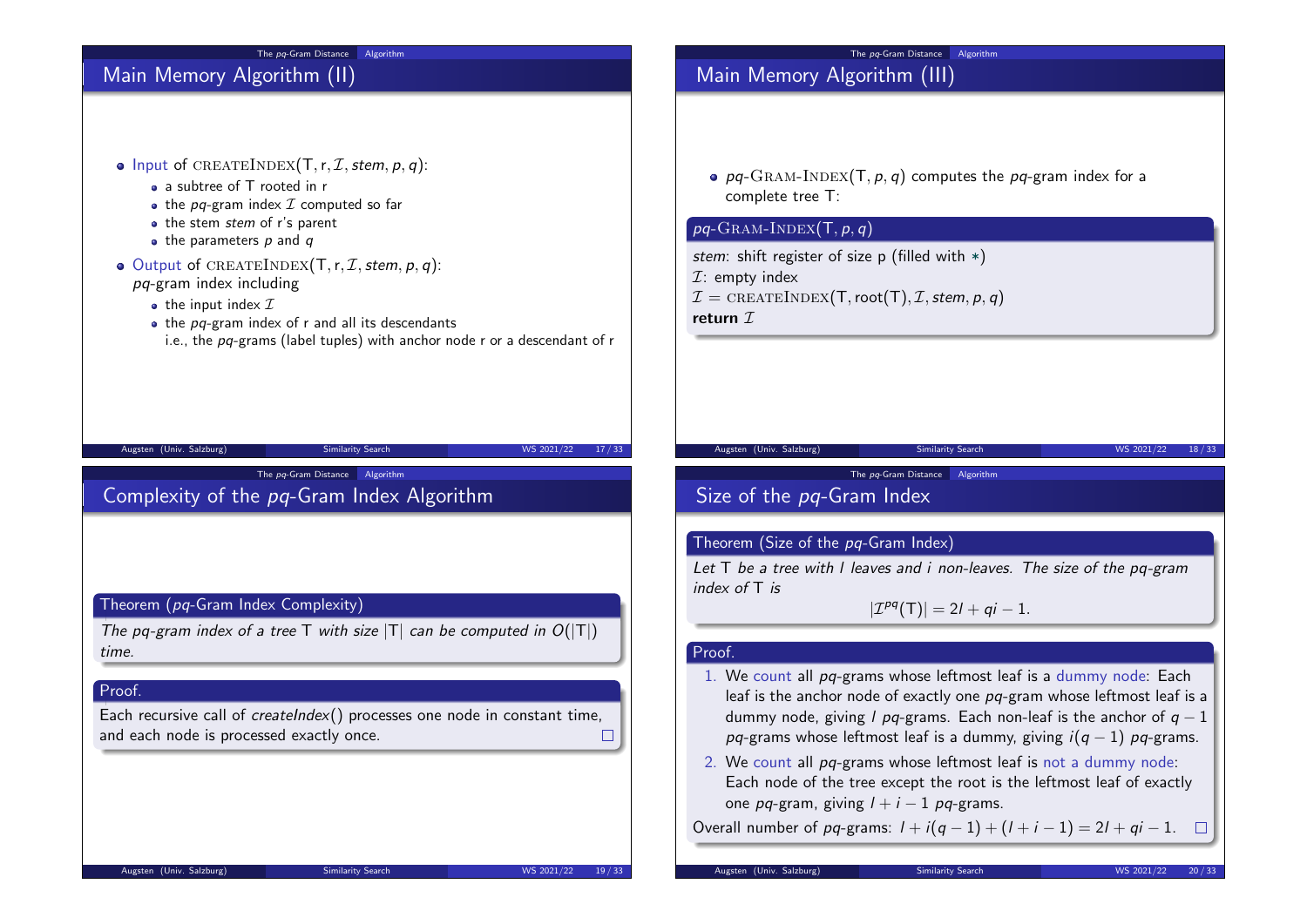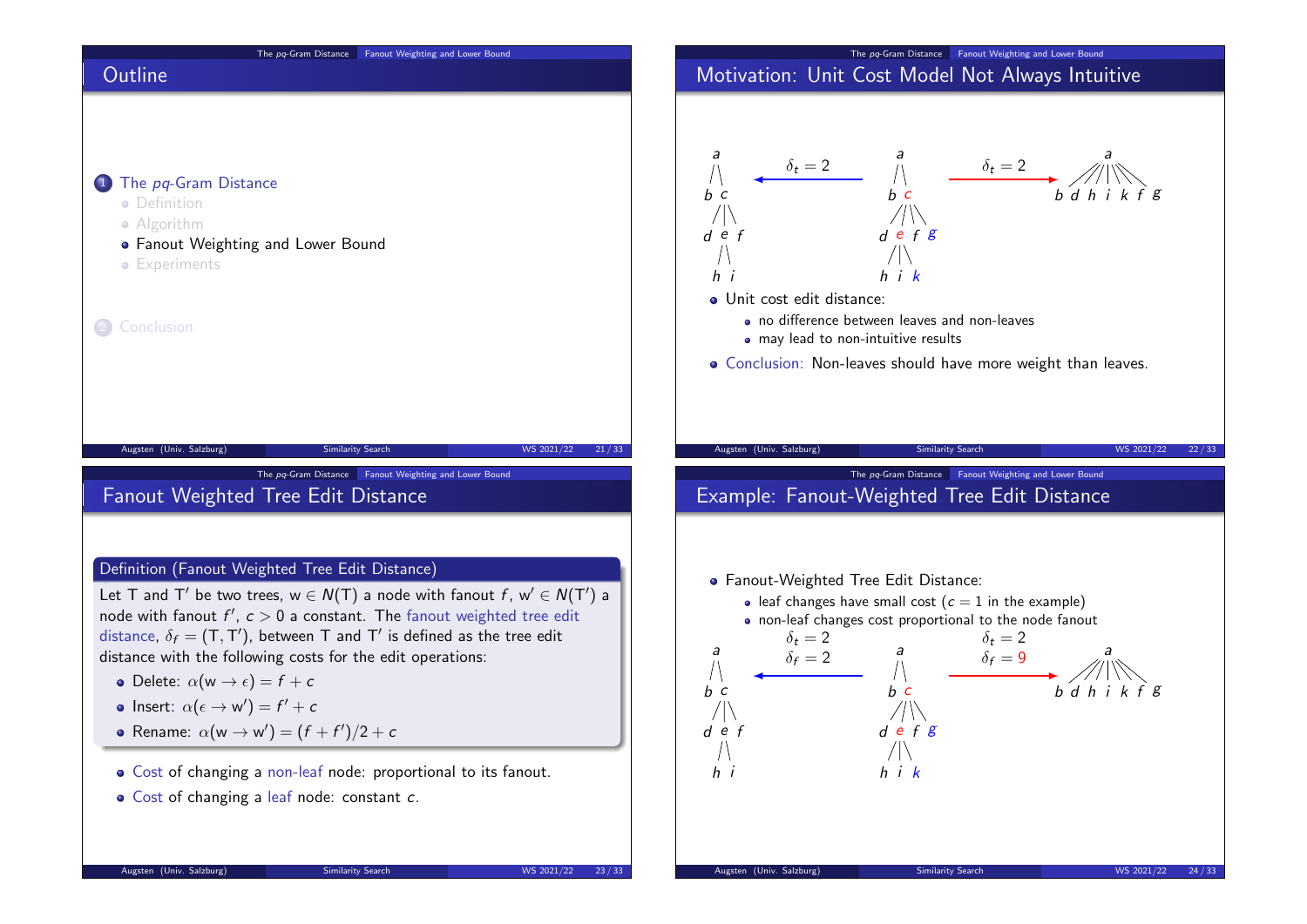#### The pq-Gram Distance Fanout Weighting and Lower Bound

# pq-Gram Distance Lower Bound

### Theorem

Proof.

Let  $p = 1$  and  $c \ge \max(2q - 1, 2)$  be the cost of changing a leaf node. The pq-gram distance provides a lower bound for the fanout weighted tree edit distance, i.e., for any two trees,  $T$  and  $T'$ ,

> $\delta_{\boldsymbol{g}}(\mathsf{T},\mathsf{T}')$  $\frac{1}{2} \leq \delta_f(T,T').$

See [ABG10] (ACM Transactions on Database Systems).

Size of the pq-Gram Index

- $\bullet$  pq-Gram index size: linear in the tree size
- **•** Experiment:
	- compute pq-gram index for trees with different number of nodes

Augsten (Univ. Salzburg) Similarity Search WS 2021/22 25/33

The pa-Gram Distance Experiments

• compare tree and index size



Why is the  $pq$ -gram index smaller than the tree?

- **•** hash values are smaller than labels
- $\bullet$  duplicate  $pq$ -grams of a tree are stored only once



## 1 The pq-Gram Distance

**•** Definition

**Outline** 

- **•** Algorithm
- Fanout Weighting and Lower Bound
- **•** Experiments

2 Conclusion

 $\Box$ 

Augsten (Univ. Salzburg) Similarity Search WS 2021/22 26/33

The pa-Gram Distance Experiments

# Sensitivity to Structure Change — Leaf

- Cost of leaf change  $\rightarrow$  depends only on q
- Experiment:
	- delete leaf nodes
	- $\bullet$  measure normalized  $pq$ -gram distance



(Artificial tree with 144 nodes, 102 leaves, fanout 2–6 and depth 6. Average over 100 runs.)

Augsten (Univ. Salzburg) Similarity Search WS 2021/22 27/33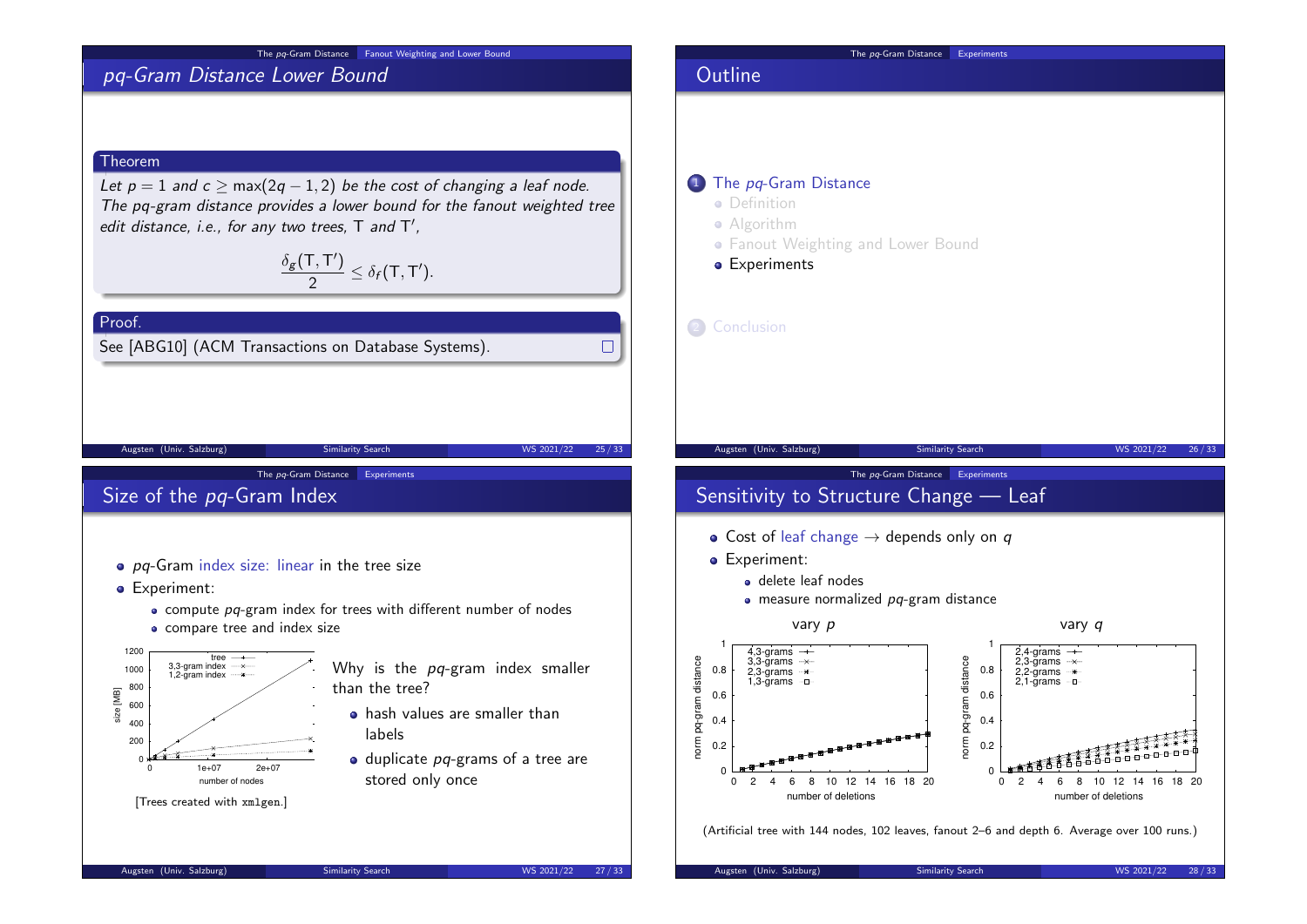

## The pa-Gram Distance Experiments

# Influence of  $p$  and  $q$  on Scalability

- $\bullet$  Scalability (almost) independent of p and q.
- Experiment: For pair of trees
	- $\bullet$  compute pa-gram distance for varying p and  $q$
	- vary tree size: up  $10^6$  nodes
	- **e** measure wall clock time



#### The pa-Gram Distance Experiments

# pq-Grams vs. other Edit Distance Approximations

Effectiveness: pq-grams outperform all other approximations

Experiment: two sets of address trees (299 and 302 trees)

- compute distances between all tree pairs
- find matches (symmetric nearest neighbor)

| <b>Distance</b>   | Correct | Recall | Precision | f-Measure | Runtime  |
|-------------------|---------|--------|-----------|-----------|----------|
| fanout edit dist  | 259     | 86.6%  | 98.5%     | 0.922     | $19$ min |
| unit edit dist    | 247     | 82.6%  | 96.5%     | 0.890     | 14 min   |
| node intersection | 197     | 65.9%  | 93.8%     | 0.774     | 4.3s     |
| p,q-grams         | 236     | 78.9%  | 98.7%     | 0.877     | 8.1s     |
| tree-embedding    | 206     | 68.9%  | 96.3%     | 0.803     | 7.1s     |
| binary branch     | 193     | 64.5%  | 93.2%     | 0.763     | 7.4s     |
| bottom-up         | 148     | 49.6%  | 92.5%     | 0.645     | 67.0s    |

0 100000 200000 300000 400000 500000

number of nodes (n)